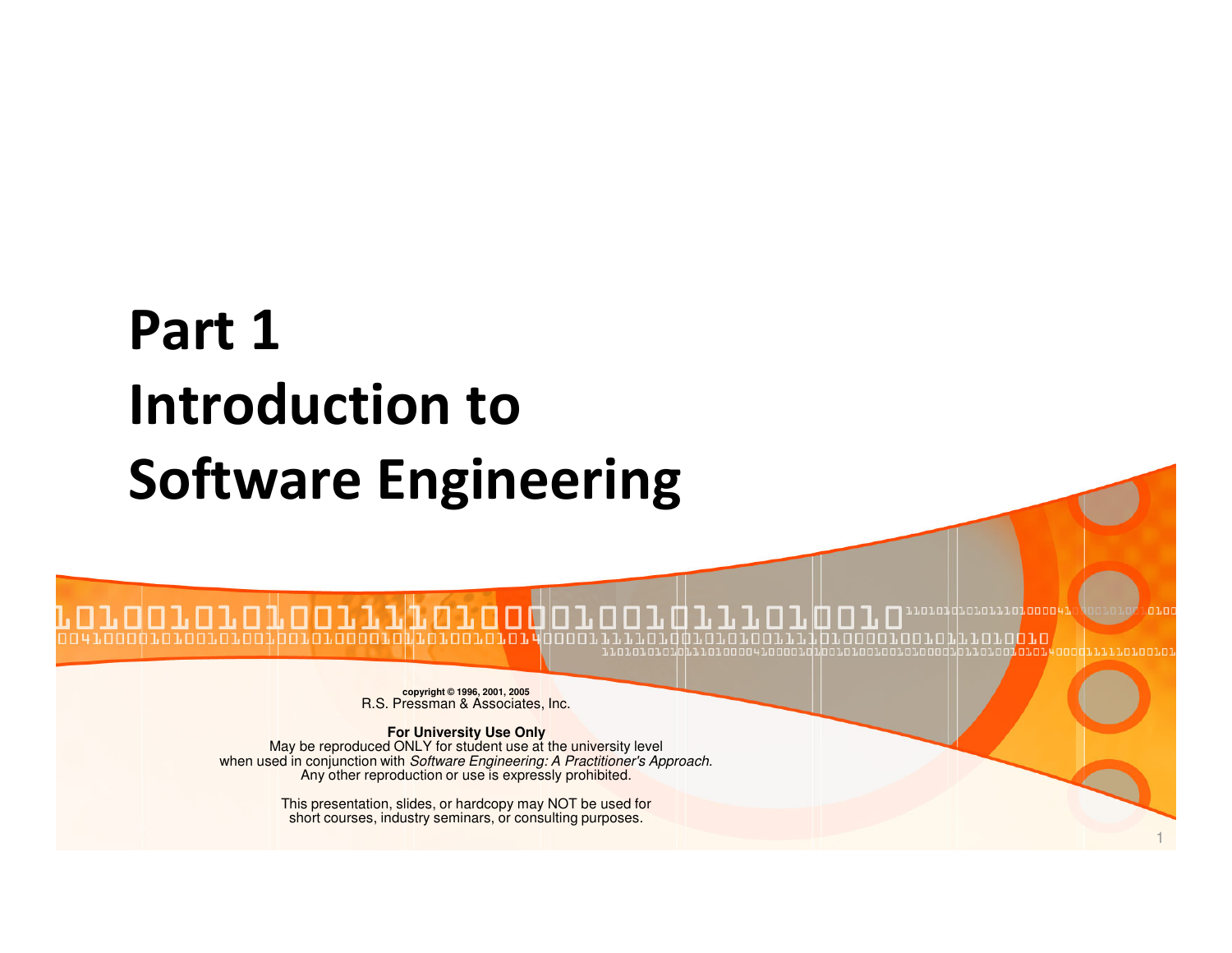# Software's Dual Role

- Software is a product
	- Delivers computing potential
	- Produces, manages, acquires, modifies, displays, or transmits information
- Software is a vehicle for delivering a product
	- Supports or directly provides system functionality
	- Controls other programs (e.g., an operating system)
	- Effects communications (e.g., networking software)
	- Helps build other software (e.g., software tools)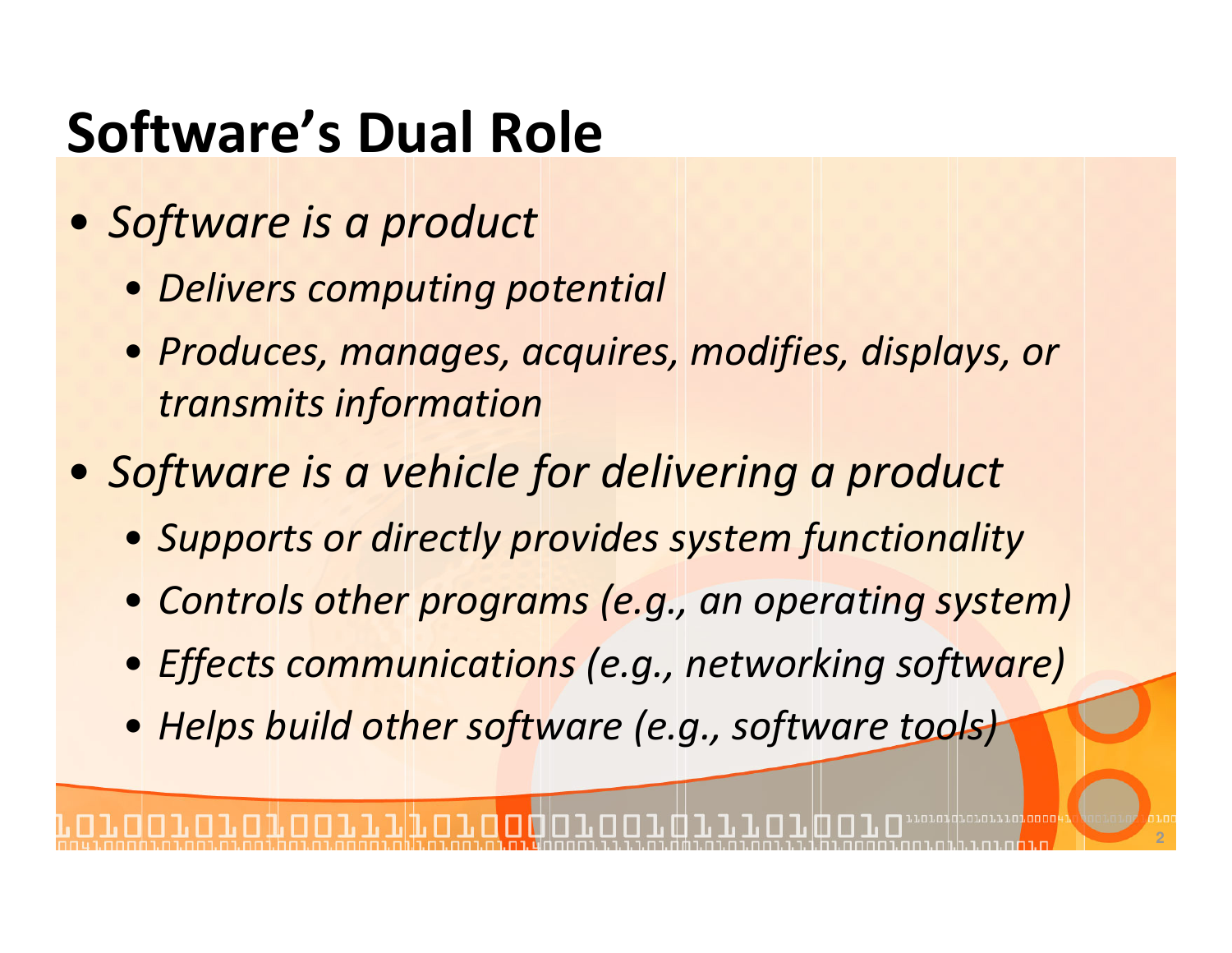#### What is Software?

Software is a set of items or objects that form a "configuration" that includes

- programs
- documents
- data ...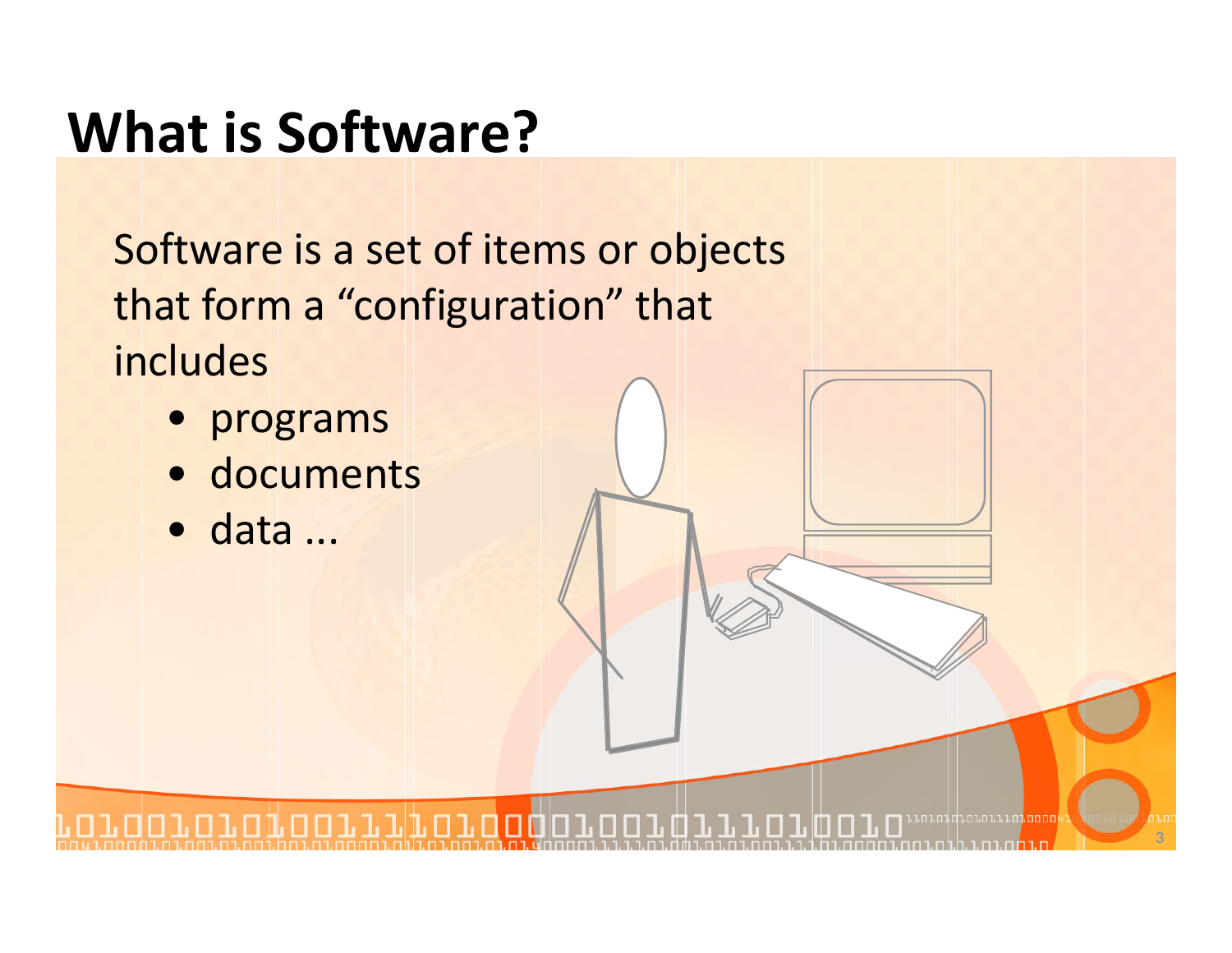# What is Software?

- software is engineered
- software doesn't wear out

**4**

• software is complex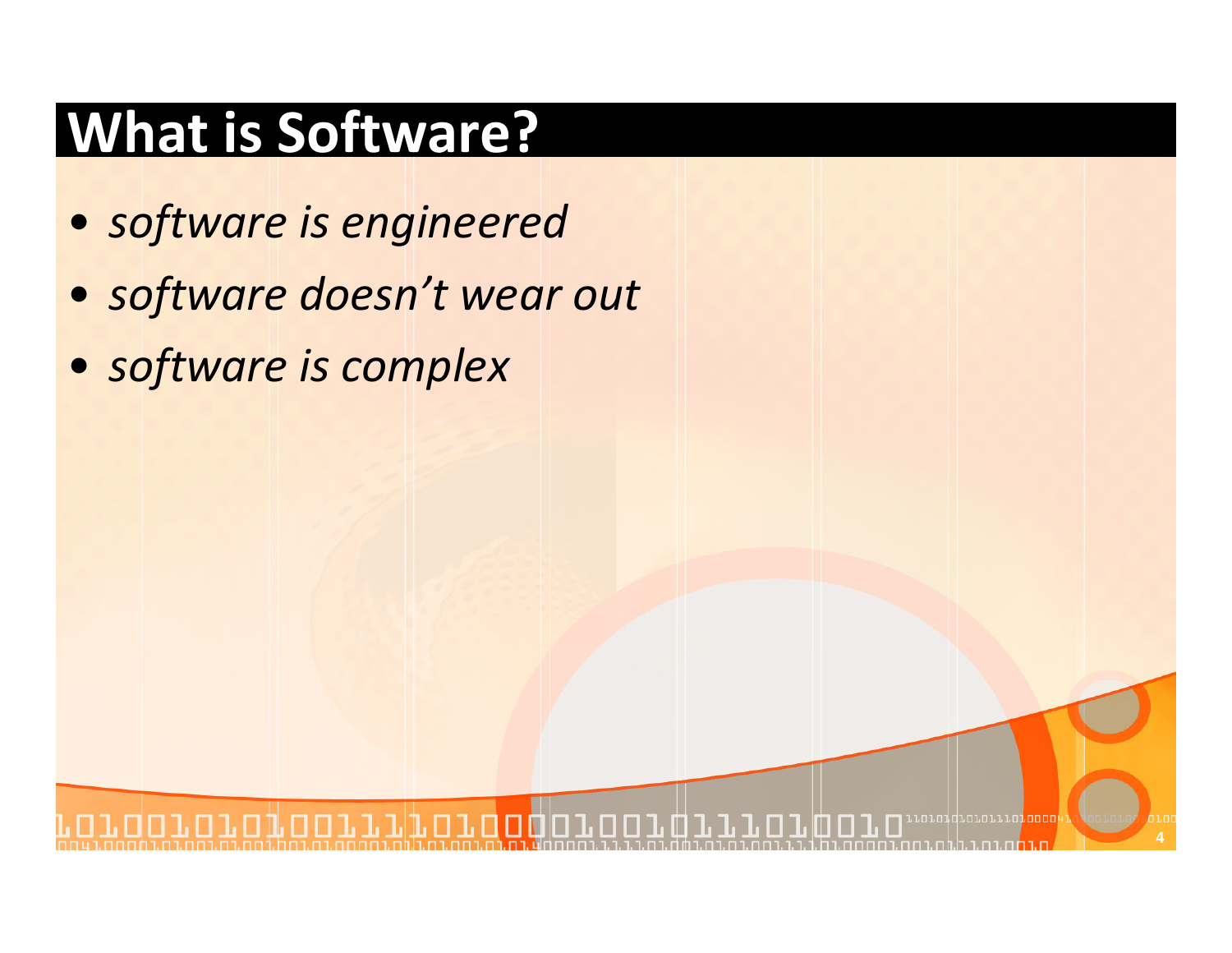#### Wear vs. Deterioration

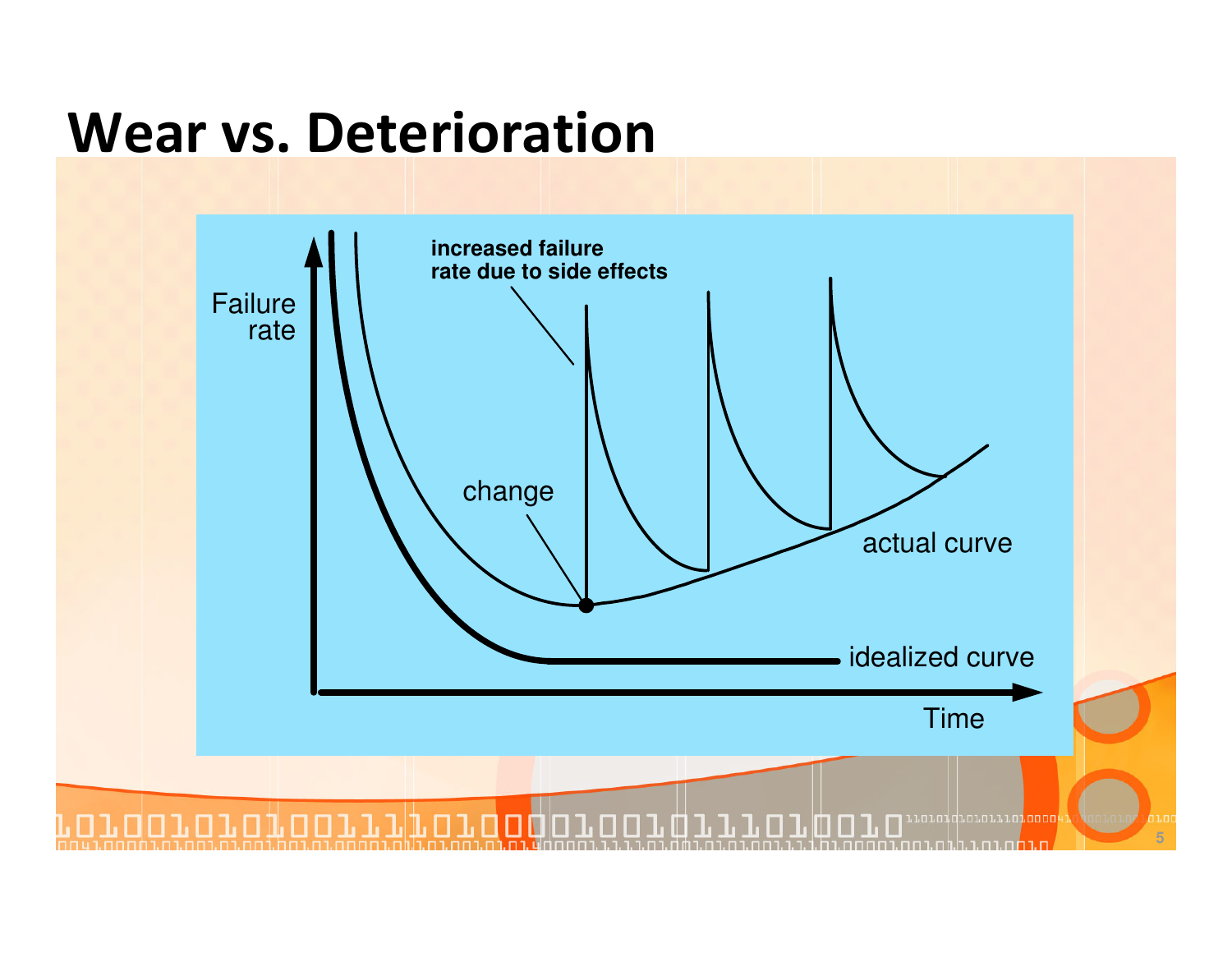# Software Applications

- System software
- Application software
- Engineering/scientific software
- Embedded software
- Product-line software
- WebApps (Web applications)
- AI software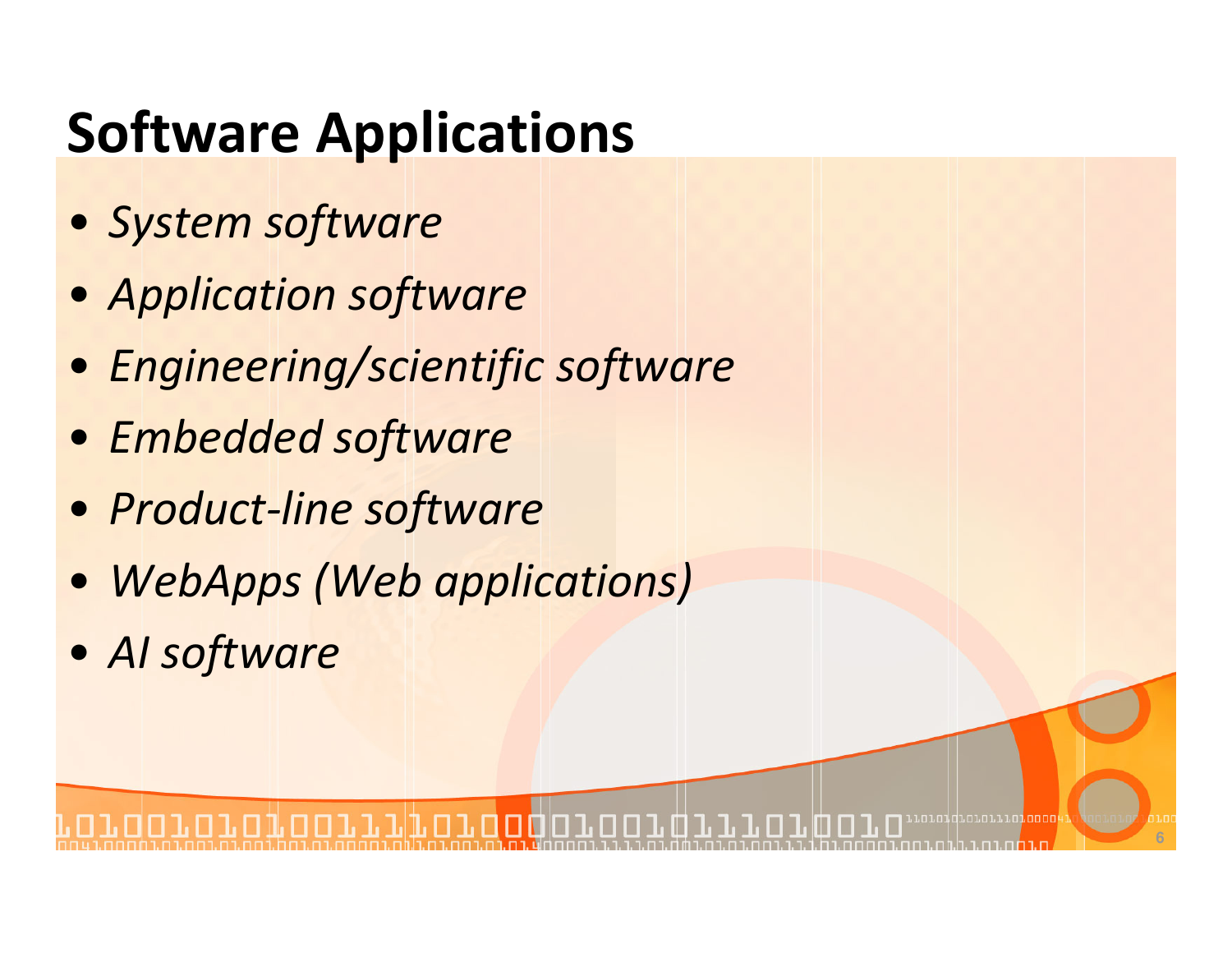# Software—New Categories

- Ubiquitous computing—wireless networks
- Netsourcing—the Web as a computing engine
- Open source—"free" source code open to the computing community (a blessing, but also a potential curse!)
- Also … (see Chapter 32)
	- Data mining
	- Grid computing
	- Cognitive machines

**• Software for nanotechnologies 770707070707070810808108081080810808**0810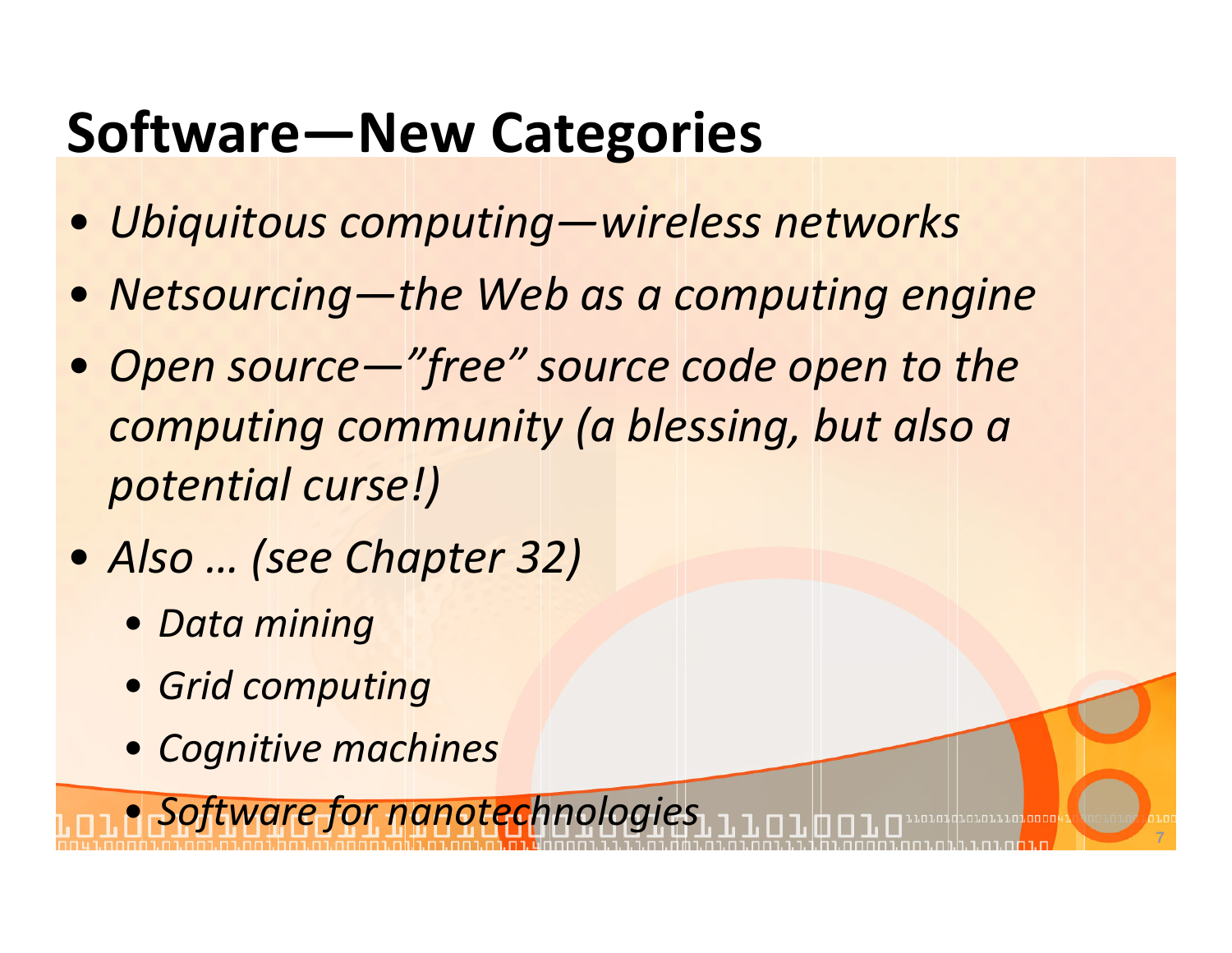#### Legacy Software

- Software must be adapted to meet the needs of new computing environments or technology.
- Software must be enhanced to implement new business requirements.
- Software must be extended to make it interoperable with other more modern systems or databases.
- Software must be re-architected to make it viable within a network environment.

*Why must it change?*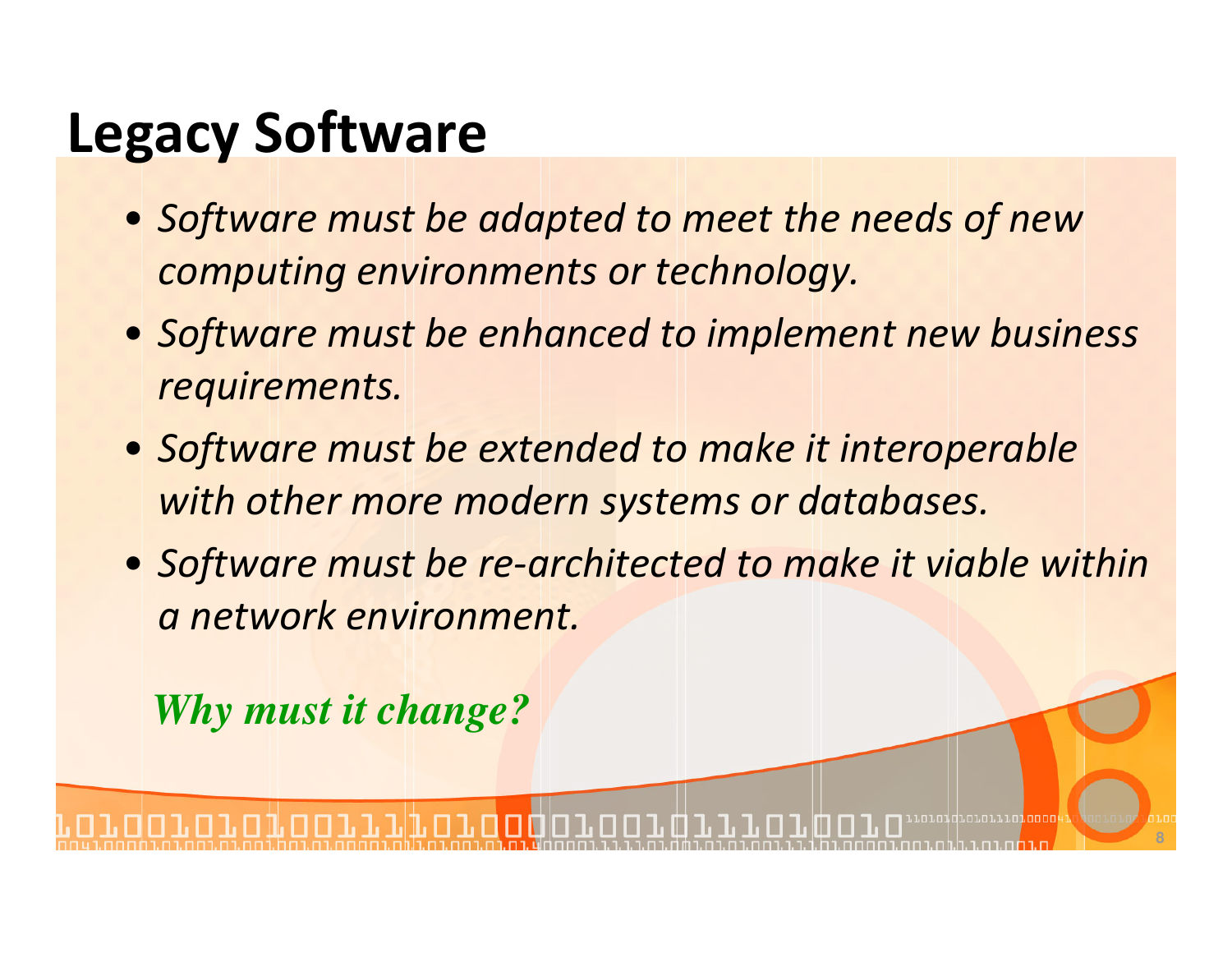# E-Type Systems

• E-Type Systems: Software that has been implemented in a real-world computing context and will therefore evolve over time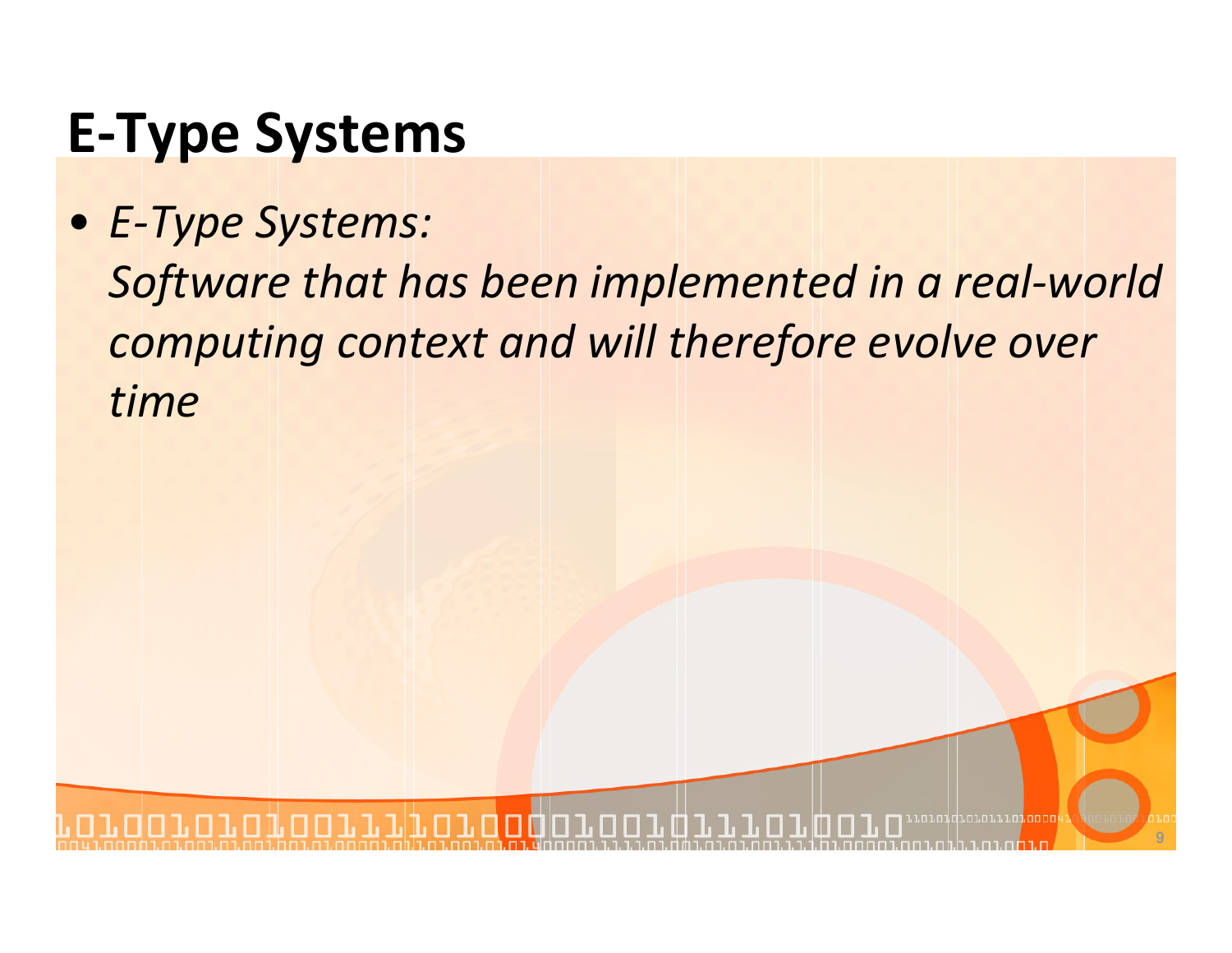# Software Evolution

- • The Law of Continuing Change (1974): E-type systems must be continually adapted else they become progressively less satisfactory.
- • The Law of Increasing Complexity (1974): As an E-type system evolves its complexity increases unless work is done to maintain or reduce it.
- • The Law of Self Regulation (1974): The E-type system evolution process is self-regulating with distribution of product and process measures close to normal.
- • The Law of Conservation of Organizational Stability (1980): The average effective global activity rate in an evolving E-type system is invariant over product lifetime.
- • The Law of Conservation of Familiarity (1980): As an E-type system evolves all associated with it, developers, sales personnel, users, for example, must maintain mastery of its content and behavior to achieve satisfactory evolution.
- • The Law of Continuing Growth (1980): The functional content of E-type systems must be continually increased to maintain user satisfaction over their lifetime.
- • The Law of Declining Quality (1996): The quality of E-type systems will appear to be declining unless they are rigorously maintained and adapted to operational environment changes.

**10**

• The Feedback System Law (1996): E-type evolution processes constitute multi-level, multi-loop, multiagent feedback systems and must be treated as such to achieve significant improvement over any reasonable base.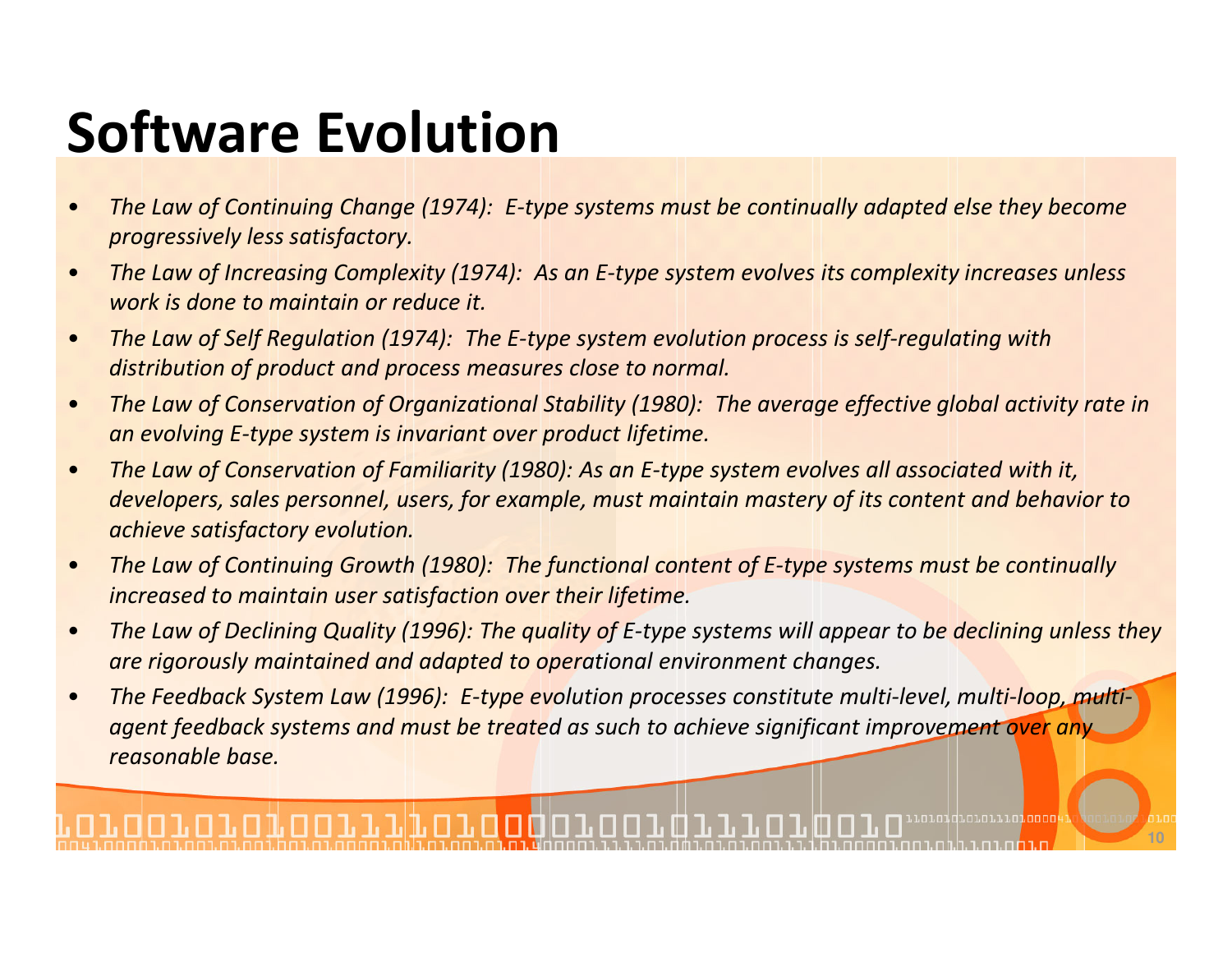# Software Myths

- Affect managers, customers (and other nontechnical stakeholders) and practitioners
- Are believable because they often have elements of truth,
- but …
- Invariably lead to bad decisions,
- therefore …
- Insist on reality as you navigate your way through software engineering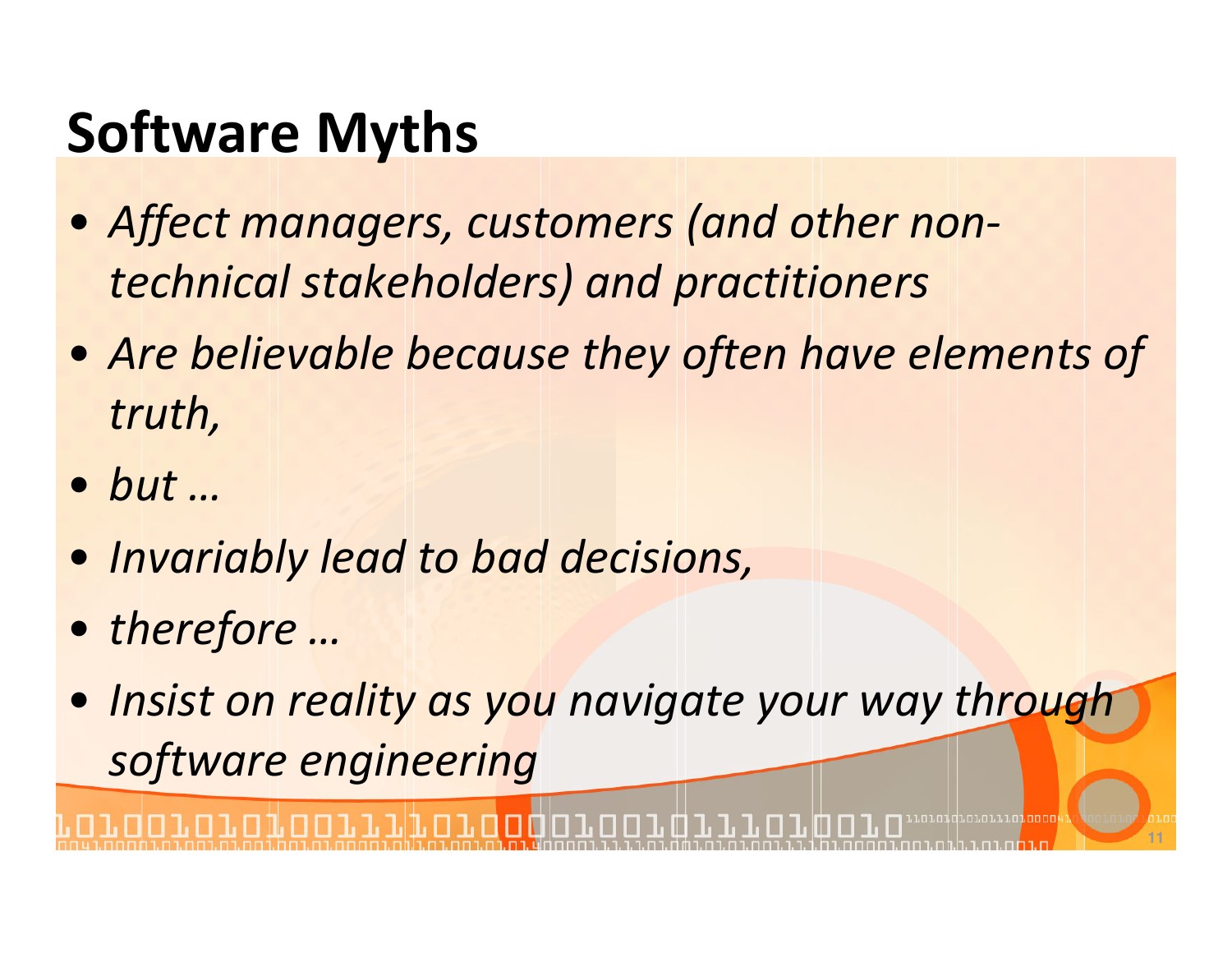#### Management Myths

- "We already have a book of standards and procedures for building software. It does provide my people with everything they need to know …"
- "If my project is behind the schedule, I always canadd more programmers to it and catch up …"(a.k.a. "The Mongolian Horde concept")
- "If I decide to outsource the software project to a third party, I can just relax: Let them build it, and I will just pocket my profits …"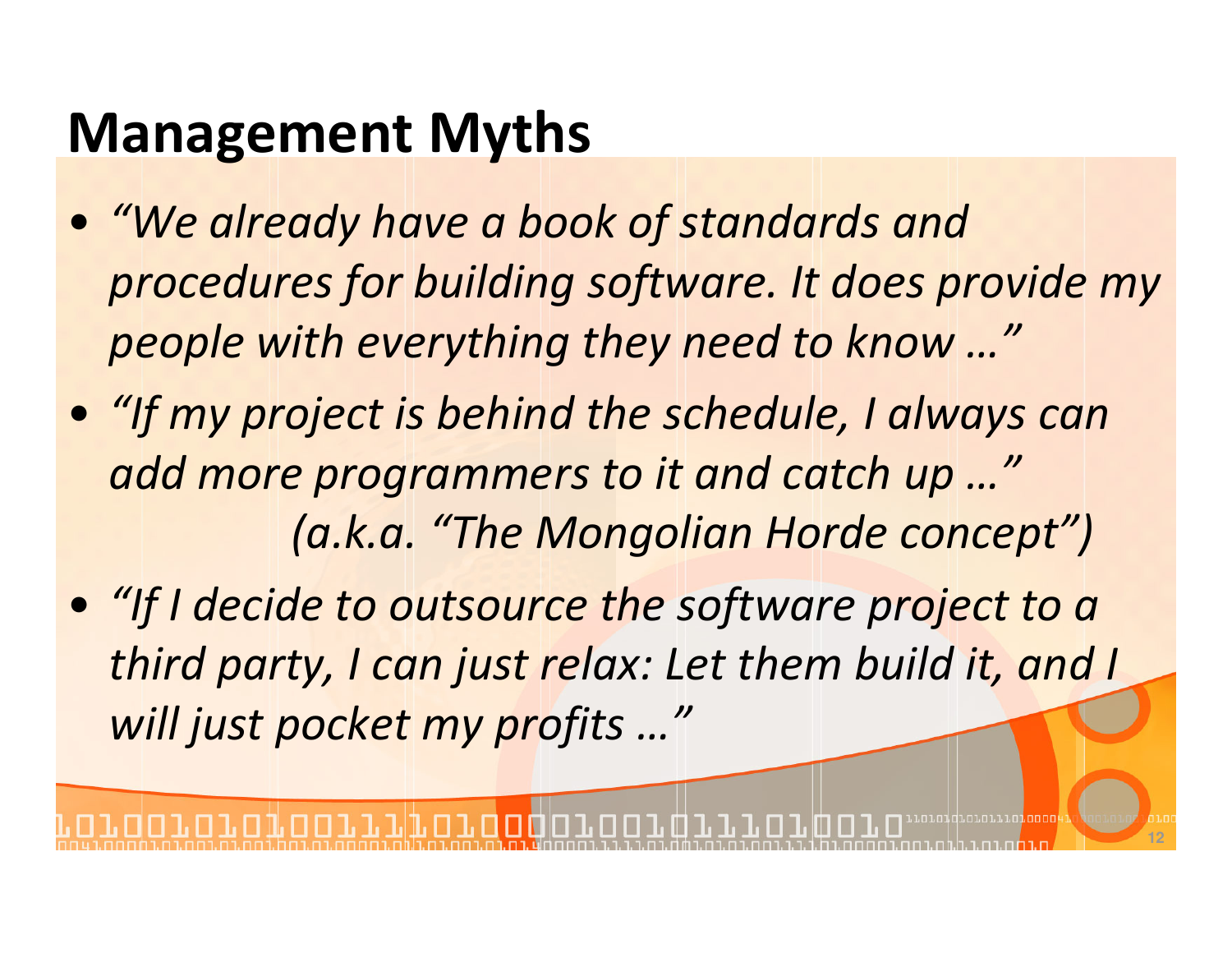## Customer Myths

- "A general statement of objectives is sufficient to begin writing programs - we can fill in the details later …"
- "Project requirements continually change but this change can easily be accommodated because software is flexible …"